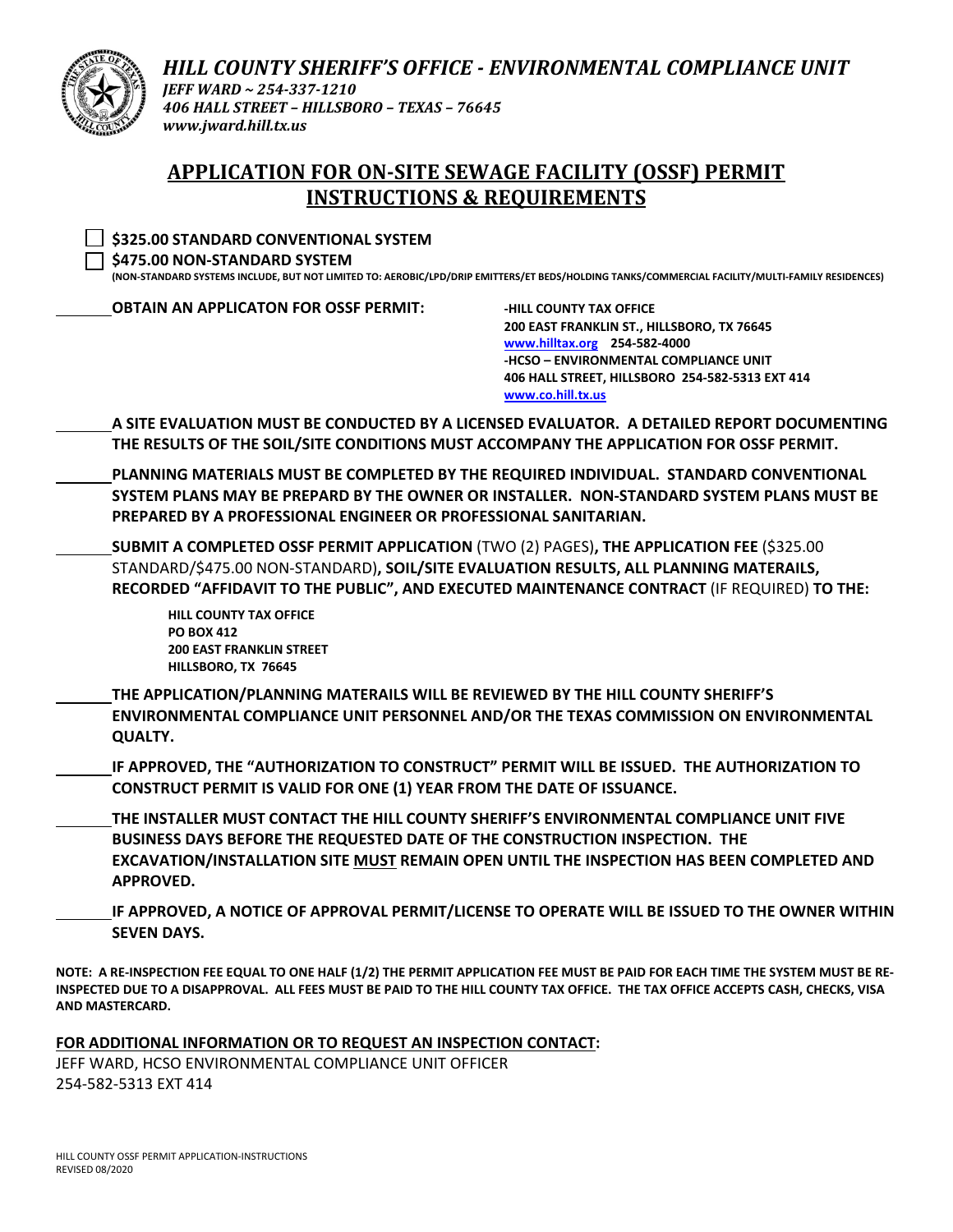

## *HILL COUNTY SHERIFF'S OFFICE ‐ ENVIRONMENTAL COMPLIANCE UNIT*

*JEFF WARD ~ 254‐337‐1210 406 HALL STREET – HILLSBORO – TEXAS – 76645 jward@co.hill.tx.us*

**\$325.00 STANDARD CONVENTIONAL SYSTEM**

*COUNTY USE ONLY:* **PERMIT APPLICATION #: 109‐** 

**PID#** 

## **APPLICATION FOR ON‐SITE SEWAGE FACILITY PERMIT**

| \$475.00 NON-STANDARD SYSTEM                                                                                                                                                                                                   |                           |  |         |                                    | (NON-STANDARD SYSTEMS INCLUDE, BUT NOT LIMITED TO: AEROBIC/LPD/DRIP EMITTERS/ET BEDS/HOLDING TANKS/COMMERCIAL FACILITY/MULTI-FAMILY RESIDENCES) |
|--------------------------------------------------------------------------------------------------------------------------------------------------------------------------------------------------------------------------------|---------------------------|--|---------|------------------------------------|-------------------------------------------------------------------------------------------------------------------------------------------------|
| FLOOD PLAIN PERMIT # ________________________                                                                                                                                                                                  |                           |  |         |                                    |                                                                                                                                                 |
| 1. PROPERTY OWNER:                                                                                                                                                                                                             | (LAST)                    |  | (FIRST) |                                    | (MIDDLE)                                                                                                                                        |
| 2. MAILING ADDRESS:                                                                                                                                                                                                            |                           |  |         |                                    |                                                                                                                                                 |
|                                                                                                                                                                                                                                | (STREET ADDRESS/P.O. BOX) |  |         |                                    |                                                                                                                                                 |
|                                                                                                                                                                                                                                | (CITY/STATE) (ZIP)        |  |         |                                    |                                                                                                                                                 |
|                                                                                                                                                                                                                                |                           |  |         |                                    |                                                                                                                                                 |
|                                                                                                                                                                                                                                |                           |  |         |                                    |                                                                                                                                                 |
|                                                                                                                                                                                                                                |                           |  |         |                                    |                                                                                                                                                 |
| OR                                                                                                                                                                                                                             |                           |  |         |                                    |                                                                                                                                                 |
|                                                                                                                                                                                                                                |                           |  |         |                                    |                                                                                                                                                 |
|                                                                                                                                                                                                                                |                           |  |         |                                    |                                                                                                                                                 |
| 8. SOURCE OF WATER: Private Well Public Water Supply Public Water Supply                                                                                                                                                       |                           |  |         | (NAME OF WELL DRILLER OR SUPPLIER) |                                                                                                                                                 |
| 9. SINGLE FAMILY RESIDENCE: #Of Bedrooms Living Area (Sq. Ft.) Water Saving Devices Installed? Yes No                                                                                                                          |                           |  |         |                                    |                                                                                                                                                 |
|                                                                                                                                                                                                                                |                           |  |         |                                    |                                                                                                                                                 |
| 10. COMMERCIAL/INSTITUTIONAL (including multi-family residences) TYPE: 10. COMMERCIAL/INSTITUTIONAL (including multi-family residences) TYPE:                                                                                  |                           |  |         |                                    |                                                                                                                                                 |
| NUMBER OF EMPLOYEES/OCCUPANTS/UNITS: Square Footage______________________________                                                                                                                                              |                           |  |         |                                    |                                                                                                                                                 |
| 11. DESIGNER: Processor Registration # Phone # Phone # Phone # Phone # Phone # Phone #                                                                                                                                         |                           |  |         |                                    |                                                                                                                                                 |
| 12. INSTALLER: Processor and Contract Contract Contract Contract Contract Contract Contract Contract Contract Contract Contract Contract Contract Contract Contract Contract Contract Contract Contract Contract Contract Cont |                           |  |         |                                    |                                                                                                                                                 |
|                                                                                                                                                                                                                                |                           |  |         |                                    |                                                                                                                                                 |
|                                                                                                                                                                                                                                |                           |  |         |                                    |                                                                                                                                                 |

This application is valid for one (1) year after dated receipt of payment. Authorization is hereby given to Hill County, the Texas Commission on Environmental Quality (TCEQ), the Texas Department of Health and their agents, or designees, singularly or jointly to enter upon the above described property for the purpose of inspecting sewage facilities for any reason consistent with the Texas Health and Safety Code. I HEREBY CERTIFY THAT ALL STATEMENTS IN THIS DOCUMENT ARE TRUE AND CORRECT TO THE BEST OF MY KNOWLEDGE AND BELIEF.

| <b>Property Owner Signature:</b> | Date:                                                             |
|----------------------------------|-------------------------------------------------------------------|
|                                  | <b>HILL COUNTY APPLICATION FOR ON-SITE SEWAGE FACILITY PERMIT</b> |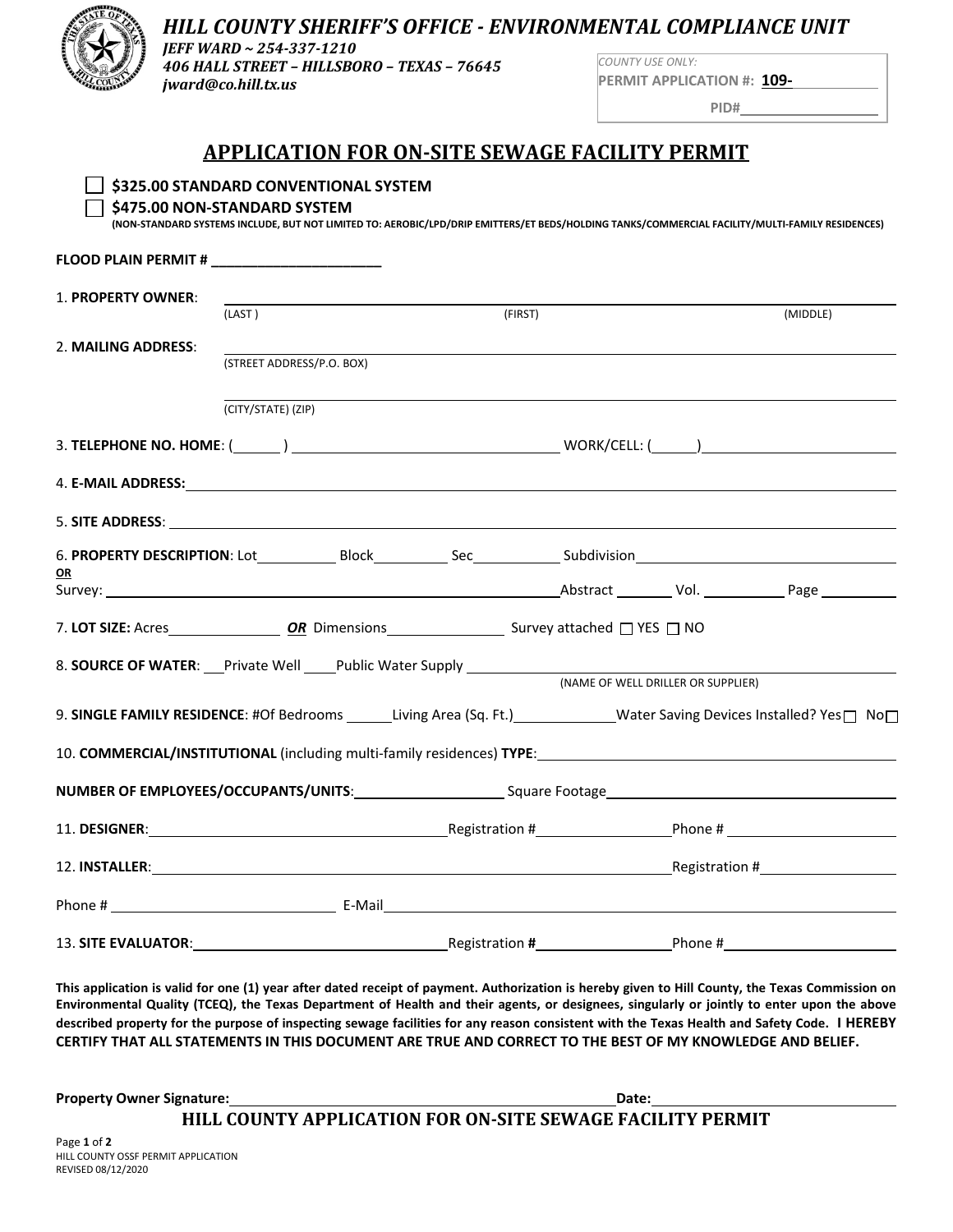## **TECHNICAL INFORMATION**

### *DO NOT BEGIN CONSTRUCTION PRIOR TO APPLICATION APPROVAL.*

| <b>PROPERTY OWNER:</b>                                                                                                                                                                                                         |                                                                                                                                                                     |                                 |                                                                                                                                                                                                                                                                                |  |
|--------------------------------------------------------------------------------------------------------------------------------------------------------------------------------------------------------------------------------|---------------------------------------------------------------------------------------------------------------------------------------------------------------------|---------------------------------|--------------------------------------------------------------------------------------------------------------------------------------------------------------------------------------------------------------------------------------------------------------------------------|--|
| (LAST)                                                                                                                                                                                                                         | (FIRST)                                                                                                                                                             |                                 | (MIDDLE)                                                                                                                                                                                                                                                                       |  |
| PROFESSIONAL DESIGN REQUIRED? YES□ NO□ IF YES, PROFESSIONAL DESIGN ATTACHED? YES □                                                                                                                                             |                                                                                                                                                                     |                                 | NO <sub>1</sub>                                                                                                                                                                                                                                                                |  |
| <b>SEWER</b> (House Drain):                                                                                                                                                                                                    | Type and Size of Pipe: 1992 Contract to the Slope of Sewer Pipe to Tank:                                                                                            |                                 |                                                                                                                                                                                                                                                                                |  |
| <b>TECHNICAL INFORMATION:</b><br>Daily Wastewater Usage Rate:                                                                                                                                                                  | Q=________________________(gallons/day)<br>Water Saving Devices: YES□ NO□                                                                                           |                                 |                                                                                                                                                                                                                                                                                |  |
| Disposal System Type: 1990 1991 1992 Area Required Sq. Ft.: 1993 Designed Area Sq. Ft.: 1994                                                                                                                                   |                                                                                                                                                                     |                                 |                                                                                                                                                                                                                                                                                |  |
| <b>TREATMENT UNIT/TANKS:</b><br>Septic Tank: 0<br>Aerobic Unit:□                                                                                                                                                               |                                                                                                                                                                     |                                 |                                                                                                                                                                                                                                                                                |  |
|                                                                                                                                                                                                                                |                                                                                                                                                                     |                                 |                                                                                                                                                                                                                                                                                |  |
|                                                                                                                                                                                                                                |                                                                                                                                                                     |                                 | Concrete: $\Box$<br>Fiberglass: $\Box$<br>Other: <u>with a series of the series of the series of the series of the series of the series of the series of the series of the series of the series of the series of the series of the series of the series of the series of t</u> |  |
| Unit Manufacturer: Size: Size: Size: Size: Size: Size: Size: Size: Size: Size: Size: Size: Size: Size: Size: Size: Size: Size: Size: Size: Size: Size: Size: Size: Size: Size: Size: Size: Size: Size: Size: Size: Size: Size: |                                                                                                                                                                     |                                 |                                                                                                                                                                                                                                                                                |  |
| <b>ATTACH REQUIRED INFORMATION:</b>                                                                                                                                                                                            |                                                                                                                                                                     | Concrete: $\Box$<br>Fiberglass: |                                                                                                                                                                                                                                                                                |  |
| SOIL/SITE EVALUATION                                                                                                                                                                                                           |                                                                                                                                                                     |                                 |                                                                                                                                                                                                                                                                                |  |
| <b>PLANNING MATERIALS</b>                                                                                                                                                                                                      |                                                                                                                                                                     |                                 |                                                                                                                                                                                                                                                                                |  |
| <b>PUMP DATA</b>                                                                                                                                                                                                               |                                                                                                                                                                     |                                 |                                                                                                                                                                                                                                                                                |  |
| <b>MAINTENANCE CONTRACT</b>                                                                                                                                                                                                    |                                                                                                                                                                     |                                 |                                                                                                                                                                                                                                                                                |  |
| AFFIDAVIT TO THE PUBLIC                                                                                                                                                                                                        |                                                                                                                                                                     |                                 |                                                                                                                                                                                                                                                                                |  |
|                                                                                                                                                                                                                                | PLEASE READ THE HILL COUNTY OSSF PERMIT APPLICATION REQUIREMENTS AND INSTRUCTIONS CHECK LIST FOR INFORMATION<br><b>REGARDING REQUIRED DOCUMENTATION SUBMISSION.</b> |                                 |                                                                                                                                                                                                                                                                                |  |
|                                                                                                                                                                                                                                |                                                                                                                                                                     |                                 |                                                                                                                                                                                                                                                                                |  |
| <b>COUNTY USE ONLY:</b>                                                                                                                                                                                                        |                                                                                                                                                                     |                                 | PERMIT APPLICATION #: 109-                                                                                                                                                                                                                                                     |  |
| AUTHORIZATION TO CONSTRUCT OSSF: APPROVED  <br><b>OPEN INSPECTION:</b><br><b>FINAL INSPECTION/</b>                                                                                                                             | <b>DISAPPROVED</b><br>APPROVED<br>DISAPPROVED <sup>[]</sup>                                                                                                         |                                 | DATE:______________ INSPECTOR:__________________________<br>DATE: INSPECTOR:                                                                                                                                                                                                   |  |
| <b>AUTHORIZATION TO OPERATE:</b>                                                                                                                                                                                               | APPROVED <sup>1</sup>                                                                                                                                               |                                 |                                                                                                                                                                                                                                                                                |  |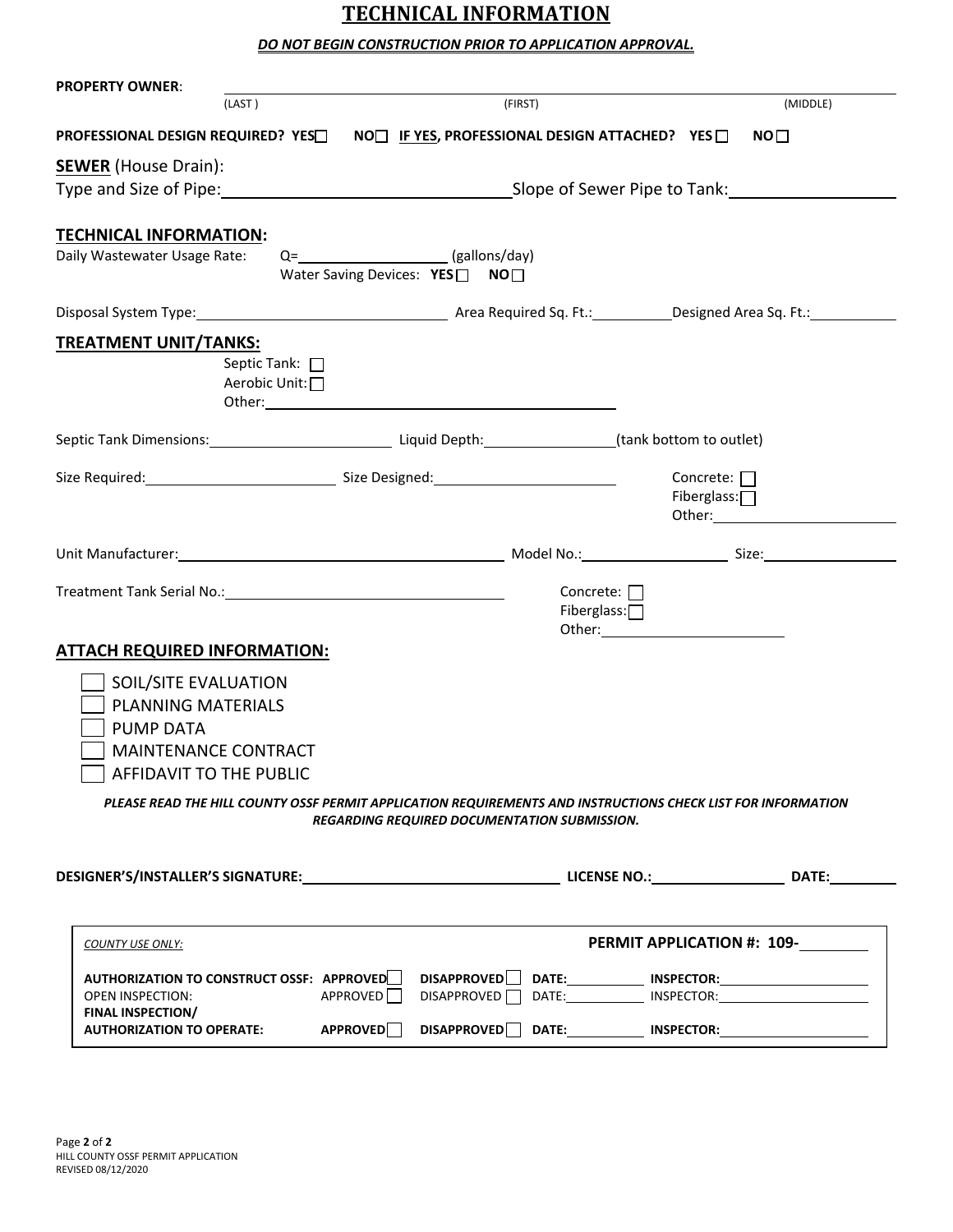# HILL COUNTY SHERIFF'S OFFICE - ENVIRONMENTAL COMPLIANCE UNIT

406 HALL STREET - HILLSBORO - TEXAS - 76645 254-582-5313

www.co.hill.tx.us

|  | <b>OSSF SOIL EVALUATION FORM</b> |
|--|----------------------------------|
|  |                                  |

| Date Performed:                                                                                                                             |        |                           |
|---------------------------------------------------------------------------------------------------------------------------------------------|--------|---------------------------|
| <b>Owner's Name:</b><br>and the company of the company of the company of the company of the company of the company of the company of the    |        |                           |
| 911 Site Address:                                                                                                                           |        |                           |
|                                                                                                                                             | State: | Zip Code: _______________ |
| <b>Site Evaluator:</b><br><u> Maria de la contrada de la contrada de la contrada de la contrada de la contrada de la contrada de la con</u> |        | 0.S. No.                  |
| <b>Proposed Excavation Depth:</b>                                                                                                           |        |                           |

\*At least two soil evaluations must be performed on the site, at opposite ends of the disposal area. Please show the results of each soil evaluation on a separate table. Locations of soil evaluations must be shown on site drawing.

\*For subsurface disposal, soil evaluations must be performed to a depth of at least 2 ft below the proposed excavation depth. For surface disposal, the surface horizon must be evaluated.

\* Please describe each soil horizon and identify any restrictive features in the space provided below. Draw lines at the appropriate depths.

\* A gravel analysis is required for Class II & III soils (Chapter 285.30 (B)).

#### **SOIL BORING NO. 1**

| Depth<br>(inches)   | <b>Textual Class</b> | Drainage/Mottles<br><b>Water Table</b> | Restrictive Horizon | <b>Comments</b> |
|---------------------|----------------------|----------------------------------------|---------------------|-----------------|
| 12"                 |                      |                                        |                     |                 |
| 24''                |                      |                                        |                     |                 |
| 36"                 |                      |                                        |                     |                 |
| 48''                |                      |                                        |                     |                 |
| $60^{\prime\prime}$ |                      |                                        |                     |                 |

#### **SOIL BORING NO. 2**

| Depth<br>(inches)   | <b>Textual Class</b> | Drainage/Mottles<br><b>Water Table</b> | <b>Restrictive Horizon</b> | <b>Comments</b> |
|---------------------|----------------------|----------------------------------------|----------------------------|-----------------|
| 12''                |                      |                                        |                            |                 |
| 24''                |                      |                                        |                            |                 |
| 36''                |                      |                                        |                            |                 |
| 48"                 |                      |                                        |                            |                 |
| $60^{\prime\prime}$ |                      |                                        |                            |                 |

I certify that the above findings are true and based on my own on-the-ground field observations performed at the actual site:

Signature:

Site Evaluator No. No. All and the contract of the state of the contract of the contract of the contract of the

Address:

Main Phone:

Email:

The test data and other information on this report is required by WILL Countine design, construction, and installation of each system is based upon specific conditions affecting each lot or tract and must be approved by Kill Crass